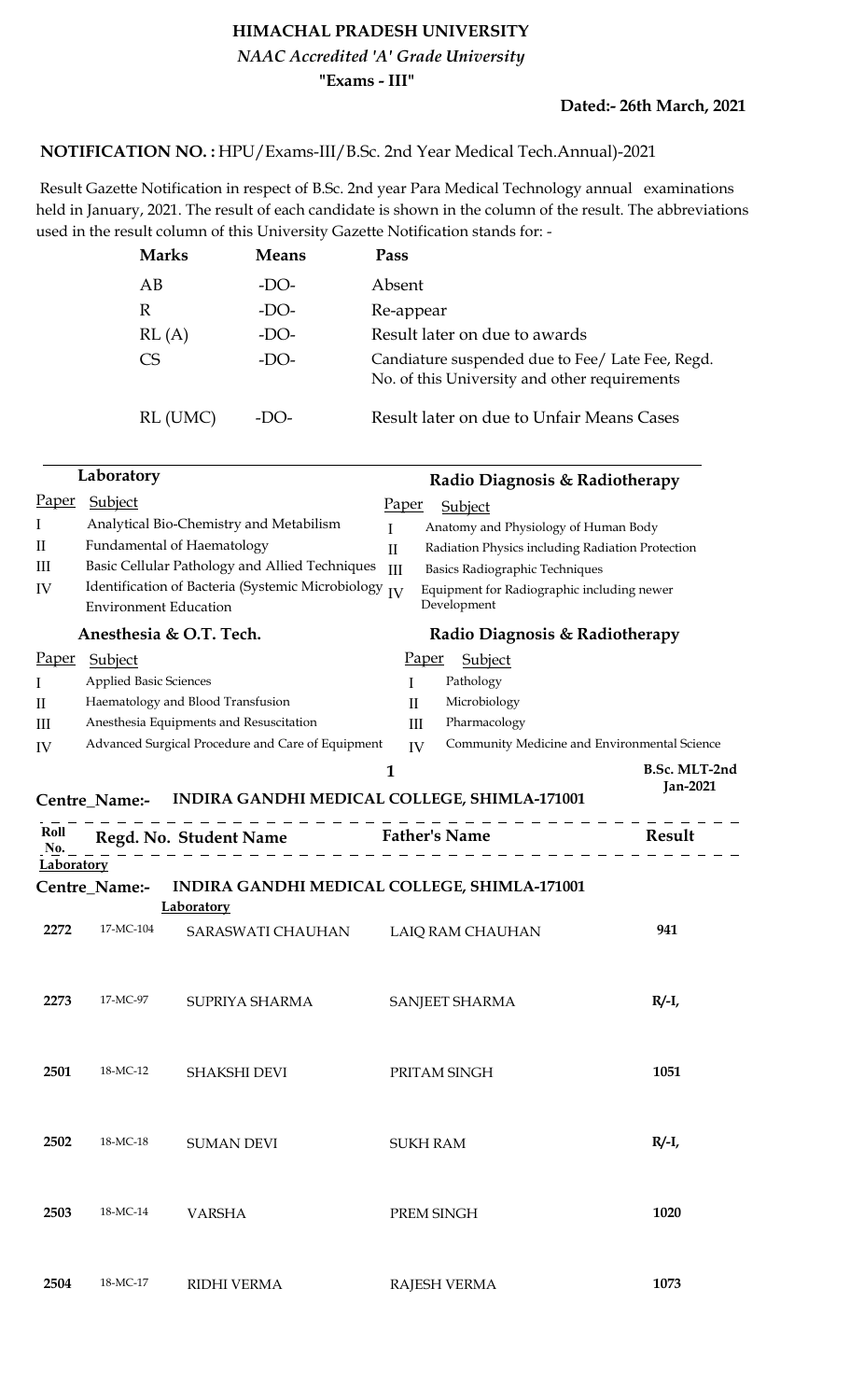|                           |               | Centre_Name:- INDIRA GANDHI MEDICAL COLLEGE, SHIMLA-171001              |                                                            | Jan-2021 |  |
|---------------------------|---------------|-------------------------------------------------------------------------|------------------------------------------------------------|----------|--|
| Roll<br>No.<br>Laboratory |               |                                                                         | Regd. No. Student Name Father's Name                       | Result   |  |
| 2505                      | 13-HM-817     | <b>ARTHVI</b>                                                           | <b>VINOD SHARMA</b>                                        | 1002     |  |
|                           |               |                                                                         |                                                            |          |  |
| 2506                      | 18-MC-19      | <b>VISHAKHA</b>                                                         | <b>VINYA SINGH</b>                                         | $R/I$ ,  |  |
|                           |               |                                                                         |                                                            |          |  |
| 2507                      | 18-MC-20      | <b>SHAMLI DHIMAN</b>                                                    | <b>SANJEEV KUMAR</b>                                       | 1025     |  |
|                           |               |                                                                         |                                                            |          |  |
|                           | Centre Name:- | INDIRA GANDHI MEDICAL COLLEGE, SHIMLA-171001<br>Anesthesia & O.T. Tech. |                                                            |          |  |
| 2641                      | 16-GLK-1083   | PARUL VERMA                                                             | <b>DUNI CHAND VERMA</b>                                    | 1105     |  |
|                           |               |                                                                         |                                                            |          |  |
| 2642                      | 18-MC-07      | <b>RUPALI</b>                                                           | <b>BHAWANI SHANKAR</b>                                     | 1008     |  |
|                           |               |                                                                         |                                                            |          |  |
| 2643                      | 18-MC-10      | PAVITRA KUMARI                                                          | <b>JEET RAM</b>                                            | 1030     |  |
|                           |               |                                                                         |                                                            |          |  |
| 2644                      | 18-MC-11      | <b>MANU PRIYA</b>                                                       | KHUSHAL CHAND<br><b>KAUNDAL</b>                            | 952      |  |
|                           |               |                                                                         |                                                            |          |  |
| 2646                      | 17-MA-875     | <b>SHABNUM KUMARI</b>                                                   | <b>JAGDISH CHAND</b>                                       | 1017     |  |
|                           |               |                                                                         |                                                            |          |  |
|                           |               | RADIO DIAGNOSIS & RADIOTHERAPY                                          | Centre_Name:- INDIRA GANDHI MEDICAL COLLEGE, SHIMLA-171001 |          |  |
| 2611                      | 17-GLK-145    | <b>PREETI</b>                                                           | <b>SATISH</b>                                              | 1072     |  |
|                           |               |                                                                         |                                                            |          |  |
| 2612                      | 17-GLK-210    | AAKRITI SHARMA                                                          | SWATANTRA SHARMA                                           | 1042     |  |
|                           |               |                                                                         |                                                            |          |  |
| 2613                      | 18-MC-26      | MADHU CHAUHAN                                                           | <b>SHER SINGH</b>                                          | 922      |  |
|                           |               |                                                                         |                                                            |          |  |
| 2614                      | 17-GSK-650    | <b>RIYA THAKUR</b>                                                      | <b>RANJEET SINGH</b>                                       | 1052     |  |
|                           |               |                                                                         |                                                            |          |  |
| 2615                      | 18-MC-24      | AMANINDER SINGH MAAN SHASHI PAL                                         |                                                            | 977      |  |
|                           |               |                                                                         |                                                            |          |  |
| 2616                      | 17-GLK-120    | PALLVI THAKUR                                                           | <b>RAMESH KUMAR</b>                                        | 1059     |  |
|                           |               |                                                                         |                                                            |          |  |
| 2617                      | 18-MC-23      | <b>KRITIKA THAKUR</b>                                                   | <b>KRISHAN KUMAR</b>                                       | 1123     |  |
|                           |               |                                                                         |                                                            |          |  |
| 2618                      | 18-MC-22      | SACHIN                                                                  | <b>SURINDER</b>                                            | 1010     |  |

**2**

**B.Sc. MLT-2nd**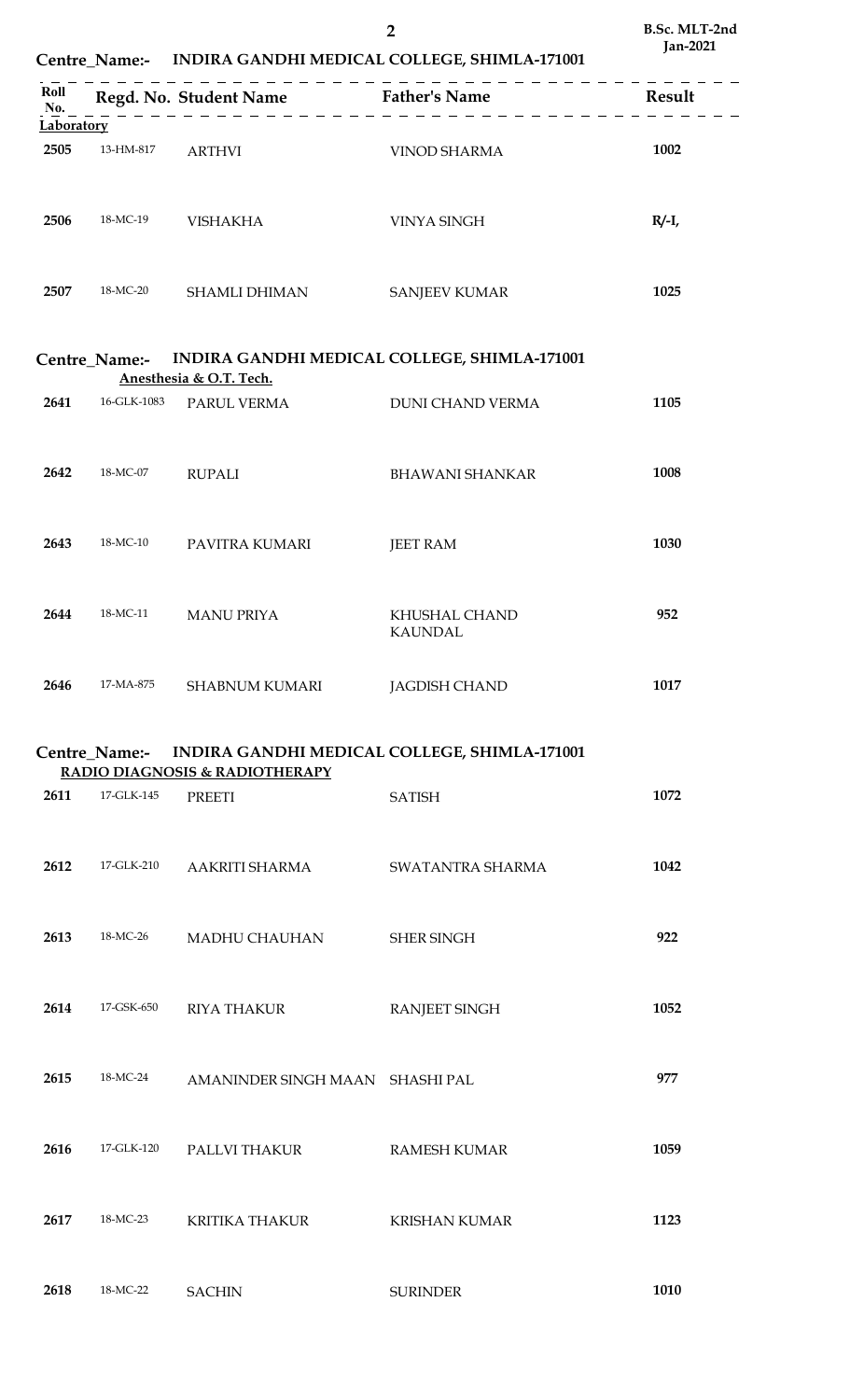|             |               |                                      | 3<br>Centre_Name:- INDIRA GANDHI MEDICAL COLLEGE, SHIMLA-171001 | B.Sc. MLT-2nd<br><b>Jan-2021</b> |
|-------------|---------------|--------------------------------------|-----------------------------------------------------------------|----------------------------------|
| Roll<br>No. |               | Regd. No. Student Name Father's Name |                                                                 | <b>Result</b>                    |
|             |               | <b>RADIO DIAGNOSIS &amp; RADIOT</b>  |                                                                 |                                  |
| 2619        | 18-MC-21      | <b>AKSHITA</b>                       | PARMA NAND                                                      | 1102                             |
| 2620        | 18-MC-25      | <b>GEETANJALI</b>                    | <b>ASHOK KUMAR</b>                                              | 1160                             |
|             | Centre_Name:- | <b>Renal Dialysis Technology</b>     | INDIRA GANDHI MEDICAL COLLEGE, SHIMLA-171001                    |                                  |
| 2591        | 17-GSK-652    | <b>KAVITA DEVI</b>                   | <b>SAJU RAM</b>                                                 | 997                              |
| 2592        | 18-MC-28      | <b>RITU DHIMAN</b>                   | <b>DINESH KUMAR</b>                                             | 961                              |
| 2593        | 18-MC-30      | <b>MUNISH</b>                        | <b>AMAR SINGH</b>                                               | 1079                             |
| 2594        | 18-MC-29      | <b>GEETANJALI</b>                    | <b>KISHAN CHAND</b>                                             | 969                              |
| 2595        | 18-MC-27      | <b>ITI THAKUR</b>                    | <b>KHEM CHAND</b>                                               | 1003                             |
|             | Centre_Name:- | Laboratory                           | DR. RAJINDRA PRASAD GOVT. MEDICAL COLLEGE, KANGRA AT            |                                  |
| 2418        | 17-MCT-114    | <b>RAVI KUMAR</b>                    | <b>JAGDISH</b>                                                  | <b>RLE</b>                       |
| 2701        | 17-DCK-535    | ANJALI KOUNDAL                       | ONKAR CHAND DHIMAN                                              | 1150                             |
| 2702        | 17-MLS-54     | LOKRAJ THAKUR                        | <b>SOM KRISHAN</b>                                              | 1036                             |
| 2703        | 18-MLT-23     | PRIYANKA THAKUR                      | ZALAM SINGH THAKUR                                              | 1025                             |
| 2704        | 18-MCT-24     | <b>NEERAJ BHARTI</b>                 | RAMESH CHAND                                                    | Absent                           |
| 2705        | 18-MCT-25     | NISHANT CHOUDHARI                    | VED PRAKASH                                                     | 1035                             |

18-MCT-29 SUSHIL KUMAR BRAHAM DASS **1067**

18-MCT-26 SHABNAM THAKUR SANGRAM SINGH **1024**

17-KL-295 SHIVANI TEHAL SINGH **1087**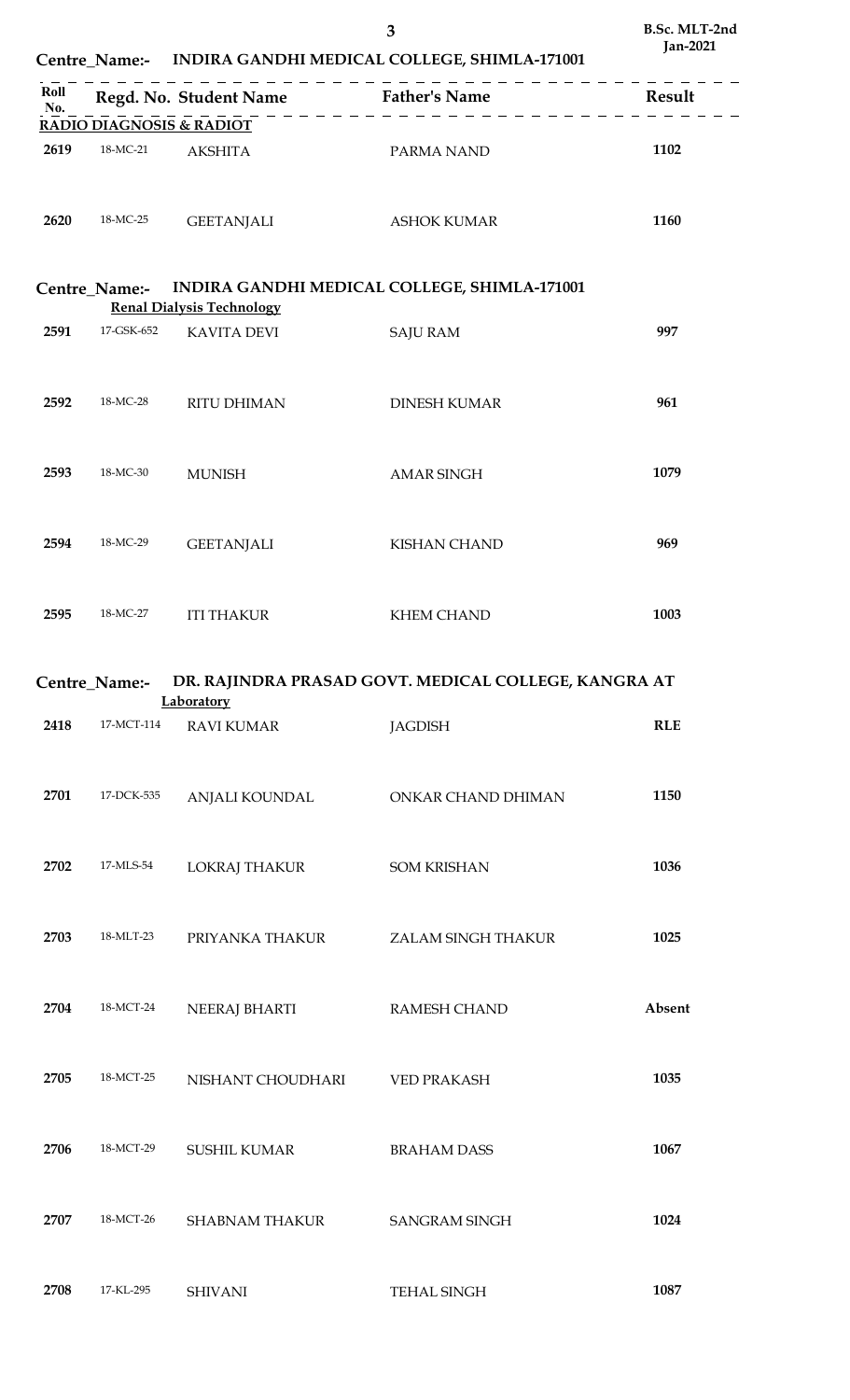|             |               | 4<br>Centre_Name:- DR. RAJINDRA PRASAD GOVT. MEDICAL COLLEGE, KANGRA AT TANDA |                                                      | B.Sc. MLT-2nd<br><b>Jan-2021</b> |
|-------------|---------------|-------------------------------------------------------------------------------|------------------------------------------------------|----------------------------------|
| Roll<br>No. |               |                                                                               | Regd. No. Student Name Father's Name                 | Result                           |
| Laboratory  |               |                                                                               |                                                      |                                  |
| 2709        | 18-MCT-27     | SIMRAN SAINI                                                                  | PRAKASH CHAND                                        | 1120                             |
|             | Centre_Name:- |                                                                               | DR. RAJINDRA PRASAD GOVT. MEDICAL COLLEGE, KANGRA AT |                                  |
|             |               | Anesthesia & O.T. Tech.                                                       |                                                      |                                  |
| 2751        | 18-MCT-18     | HARISH CHAUHAN                                                                | <b>MOHINDER SINGH</b>                                | 1019                             |
| 2752        | 18-MCT-19     | <b>HITESH VERMA</b>                                                           | <b>RAJ KUMAR</b>                                     | 1035                             |
|             |               |                                                                               |                                                      |                                  |
| 2753        | 15-BMA-21     | <b>LALIT KUMAR</b>                                                            | <b>KANSHI RAM</b>                                    | 993                              |
|             |               |                                                                               |                                                      |                                  |
| 2754        | 18-MCT-20     | <b>LEKHA</b>                                                                  | <b>HEM CHAND</b>                                     | 1144                             |
| 2755        | 18-MCT-21     |                                                                               |                                                      | 995                              |
|             |               | RAHUL CHOUDHARY PARDEEP KUMAR                                                 |                                                      |                                  |
| 2756        | 18-MCT-22     | <b>SAPNA KUMARI</b>                                                           | <b>RAMESH KUMAR</b>                                  | 1059                             |

## **Centre\_Name:- DR. RAJINDRA PRASAD GOVT. MEDICAL COLLEGE, KANGRA AT RADIO DIAGNOSIS & RADIOTHERAPY**

| 2731 | 18-MCT-08 | <b>ABHINEY</b>       | HANS RAJ KAUNDEL   | 1069 |
|------|-----------|----------------------|--------------------|------|
| 2732 | 18-MCT-09 | <b>DIKSHA</b>        | <b>HEM RAJ</b>     | 1078 |
| 2733 | 18-MCT-13 | <b>PREETI</b>        | <b>NARAIN DASS</b> | 1106 |
| 2734 | 18-MCT-16 | POONAM KUMARI        | <b>SHIV RAM</b>    | 987  |
| 2735 | 18-MCT-10 | PRATIBHA SHARMA      | <b>RAM KRISHAN</b> | 1112 |
| 2736 | 18-MCT-17 | <b>RASHMI THAKUR</b> | <b>BHOLA DUTT</b>  | 1102 |
| 2737 | 18-MCT-14 | <b>SOM DUTT</b>      | <b>JAGAT RAM</b>   | 1096 |
| 2738 | 18-MCT-15 | <b>SUBHAM</b>        | TRILOK CHAND       | 997  |
| 2739 | 18-MCT-11 | TAMANNA SHARMA       | <b>ROSHAN LAL</b>  | 1066 |